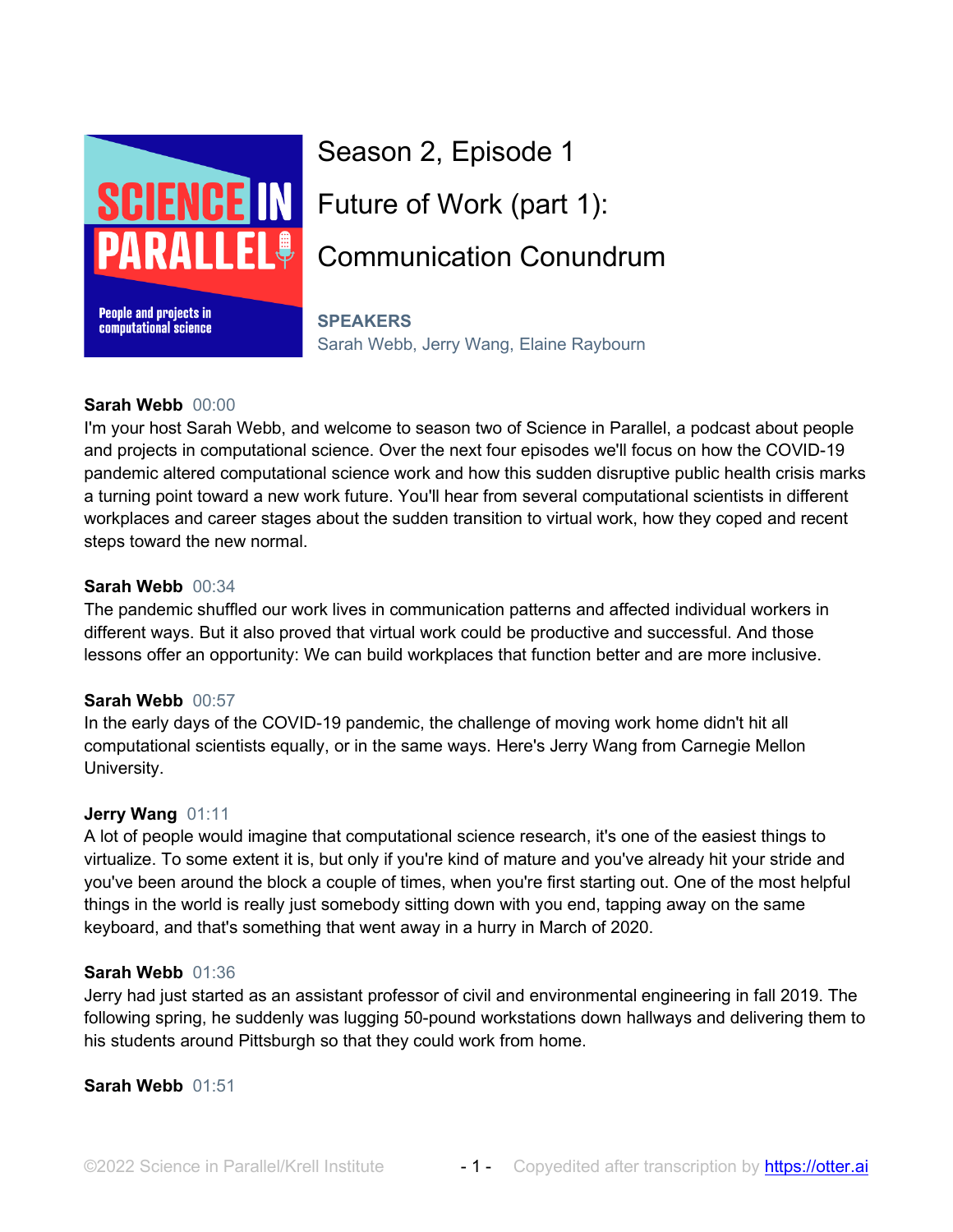Even distributed teams with years of experience collaborating virtually had to adapt to the changes of fully remote work. For example, Department of Energy's Exascale Computing Project had operated since 2016 as a large, distributed team. It includes 100 individual research teams and approximately 1000 researchers across all 17 DOE laboratories. I spoke with Elaine Raybourn, a research scientist at Sandia National Laboratories. Elaine works in the Applied Information Sciences Center and is also a principal investigator on one of the many components of the ECP: Sandia's interoperable design of extreme scale application software team that focuses on team of teams, productivity and software sustainability.

# **Elaine Raybourn** 02:40

As a team, we function pretty much as a virtual organization. Certainly, we have a hierarchy, but we have a lot of autonomy as team members to interact with each other and to team for our role, which was basically to create a capable exascale system. What we did a lot of before the pandemic, quite honestly, was travel. A lot of our key decisions and information sharing, not unlike a lot of other organizations, happened in colocated meetings. And so we did have meetings where there could be a lot of innovation, a lot of creativity. And so it was these types of environments that were really key for us. But we also have strong leadership. We knew why we were doing what we were doing, and certainly we all had a mission that we were trying to accomplish. And so we had great collaboration tools. That's how we were thinking of our work. We weren't necessarily thinking about remote work as a challenge. It was the way that we did our work in conjunction with the colocated, face-to-face meetings.

#### **Sarah Webb** 03:49

And even before the pandemic, this largely virtual organization was still tweaking their communication and collaboration tools, Elaine says.

#### **Elaine Raybourn** 03:57

A lot of organizations have their own collaboration tools. And I think that was one of the most difficult hurdles. And we probably still experienced this to some degree. So it's a matter of, you know, which technology do we use? We're communicating with asynchronous tools and synchronous tools. Everybody's got a different configuration on their computer. So information technology was certainly one of the challenges that we dealt with. Another, of course, is cybersecurity and making sure that we can have secure remote collaboration. Managing distributed teams is always going to be challenging, and there's a lot of literature on that even before the pandemic. And also I think being a virtual worker for a long time before the pandemic, I think that another challenge that we had, but maybe we didn't discuss as much was how to really help those folks who are working remotely really feel included in the key decisions that are made mostly in colocated spaces. And so that's why I think there was so much travel was because we wanted to include everyone.

#### **Sarah Webb** 05:08

But suddenly, in March 2020, that option to travel and meet face to face was gone. And Elaine was in a unique position to reflect on this sudden change and analyze what happened and how people and organizations coped with it, because she's a social scientist who focuses on intercultural communication and human computer interaction.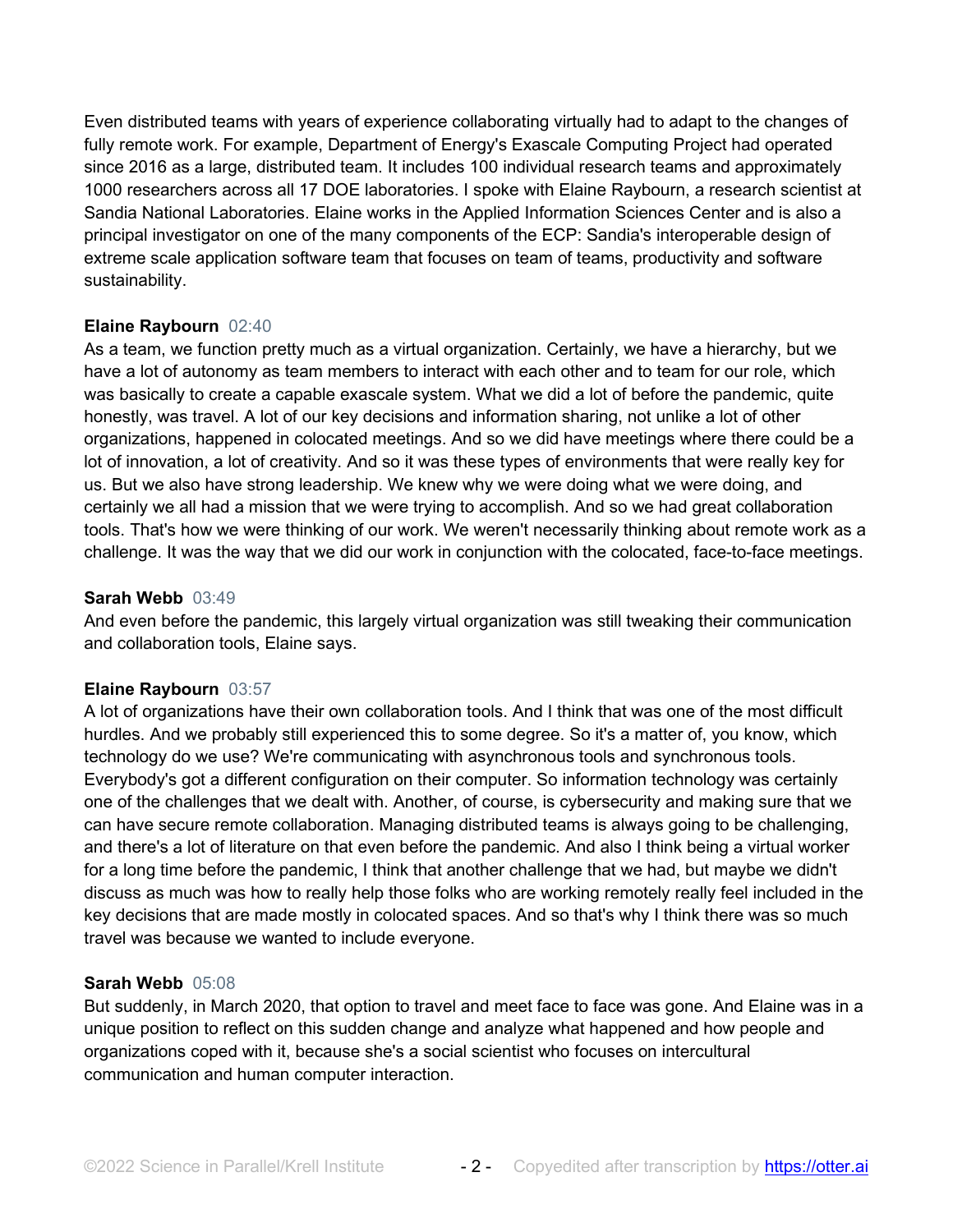#### **Elaine Raybourn** 05:28

So it's really a combination of communication, culture and technology. For most of my career, I've researched technologies for teams, such as intelligent community systems and context aware systems for distributed teams, also modernizing training with computer game technology, otherwise known as serious games. And then most recently, I've employed transmedia learning, which is connected experiences across devices and platforms. And so what really connects my experience with the whole working remotely topic is my interest in virtuality. And so when I was a little girl, I always wanted to be in two places at once. And I was always told that you can't do that, Elaine. I never accepted it. So I always asked: well, why not? And so here I am, you know, many years later in my career, researching, basically virtuality and blending virtual and real spaces, and trying to understand better how we can extend or blur these experiences across time and place.

## **Sarah Webb** 06:29

So using the Exascale Computing Project, as an example, I asked Elaine what happened in March 2020 when an organization that already was highly distributed and virtual suddenly couldn't travel to meet and collaborate.

## **Elaine Raybourn** 06:43

I think immediately what happened was shock. What's really interesting is that before the pandemic, I don't believe that really we thought of ourselves as working remotely when we were traveling, or when we were working from home occasionally, or if we happen to be at a conference, and we would occasionally check in with organizations that we just, we just saw that as part of the way that we did our business, or that was part of being productive. Then I think there was a perception that we could continue to do the work the way we had always done it. But I think that what happened is, once we realize that the change that we were undergoing was imposed, and it was unplanned. And once we started to see that we were using degraded communication channels, and that our communication channels, electronic communication channel was overused, I think we really started to pivot. And we really started to realize, okay, now we're going to have to learn new skills. And not only that, but we're also going to have to really think about unlearning old habits, and old ways of thinking about things, and especially thinking about what our expectations are for productivity. And this was where I think this was a very big sea change for most of us. Even for those of us who had been working remotely for decades, it was suddenly different. And what was different about it was that we were all going through it together at the same time. And that really had a huge impact on the workforce. Because for the first time, many people who had never considered themselves as working remotely, when they were on travel, suddenly they could see themselves in that position. And they were in some respects in different shoes. And they were undergoing that change, and they were feeling what it's like. And that has become an opportunity for us to just really reflect on what we can learn from this,

#### **Sarah Webb** 06:44

I felt this shift that Elaine is talking about too. I have worked remotely for more than 15 years. I'm now working in the same room with the same desk and chair as I was in 2019. But work feels different since March 2020. Elaine had years of experience working in a variety of settings, fully colocated environments, ones where she was primarily face-to-face with some colleagues while interacting across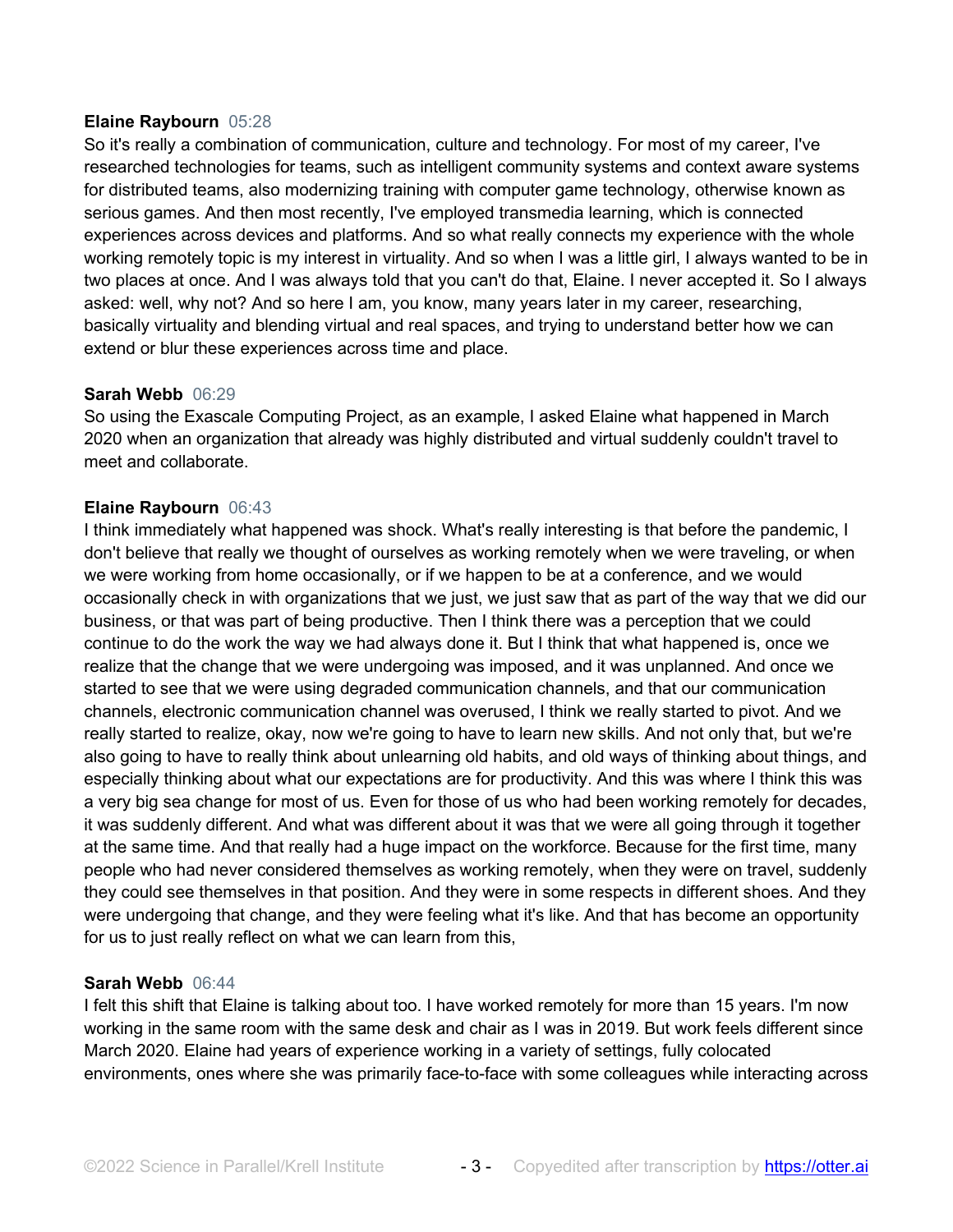time zones with others, and ones where she was one of many people interacting from remote locations. And she dove deeper into what those work scenarios now look like.

# **Elaine Raybourn** 09:35

So first of all, one configuration that we're mostly all aware of is the configuration of individuals who are colocated in physical spaces. And when you think about that, a lot of our organizations are set up that way. But even if you have one building, and you have different team members that are on different floors of the building, maybe they're colocated with other people. That still is a remote work setting. If they have to interact, they are not colocated. So they've got to go to a local meeting area. And now I would argue that potentially a lot of those people are remoting in using conference technology to meetings that are held virtually.

## **Elaine Raybourn** 10:21

And then another type of configuration or more of a scenario is where you have a colocated environment. But yet you have these satellites of remote employees or members of the workforce. And then you may also have distributed groups that are also interacting together. That is a really complicated environment because there you have not only colocated folks, but you've got different groups that are distributed. And then you may even have satellite individuals that are working alone.

## **Elaine Raybourn** 10:53

And then the next environment we're familiar with now, especially if we don't have to go into the laboratories, is this environment where each of us might be working from a remote setting. We're connecting; we're all individual on the same playing field. But we are individually connecting to a virtual environment. And that's actually, if you think about it, the environment that is the easiest and where we find a lot of research indicates that these environments are actually the most equitable. The reason why is because we are all using the same technology. And we are connecting primarily, hopefully, with the same types of access, although that is questionable, some networking could be better than others. And for the most part, that's the most equitable scenario, working remotely.

#### **Sarah Webb** 11:46

Suddenly, many of us were in this last group. And we were all communicating electronically through channels that Elaine described as degraded. Many people experienced what we now call "Zoom fatigue," but I asked her to talk about what degraded communication means for virtual workers.

#### **Elaine Raybourn** 12:03

And a communication channel can become degraded for many different reasons. One might be that there are just so many people using it, that the connection is reliable, or you find that technologies that you've used, are not scaling well. And so it was really an opportunity for us to see [pause]. I focus on "see," but actually, I wonder if the word I should be choosing is to viscerally "feel." And we went through something that has caused physical and emotional responses in us. You don't have as much agency over your own communication as you had before.

#### **Elaine Raybourn** 12:41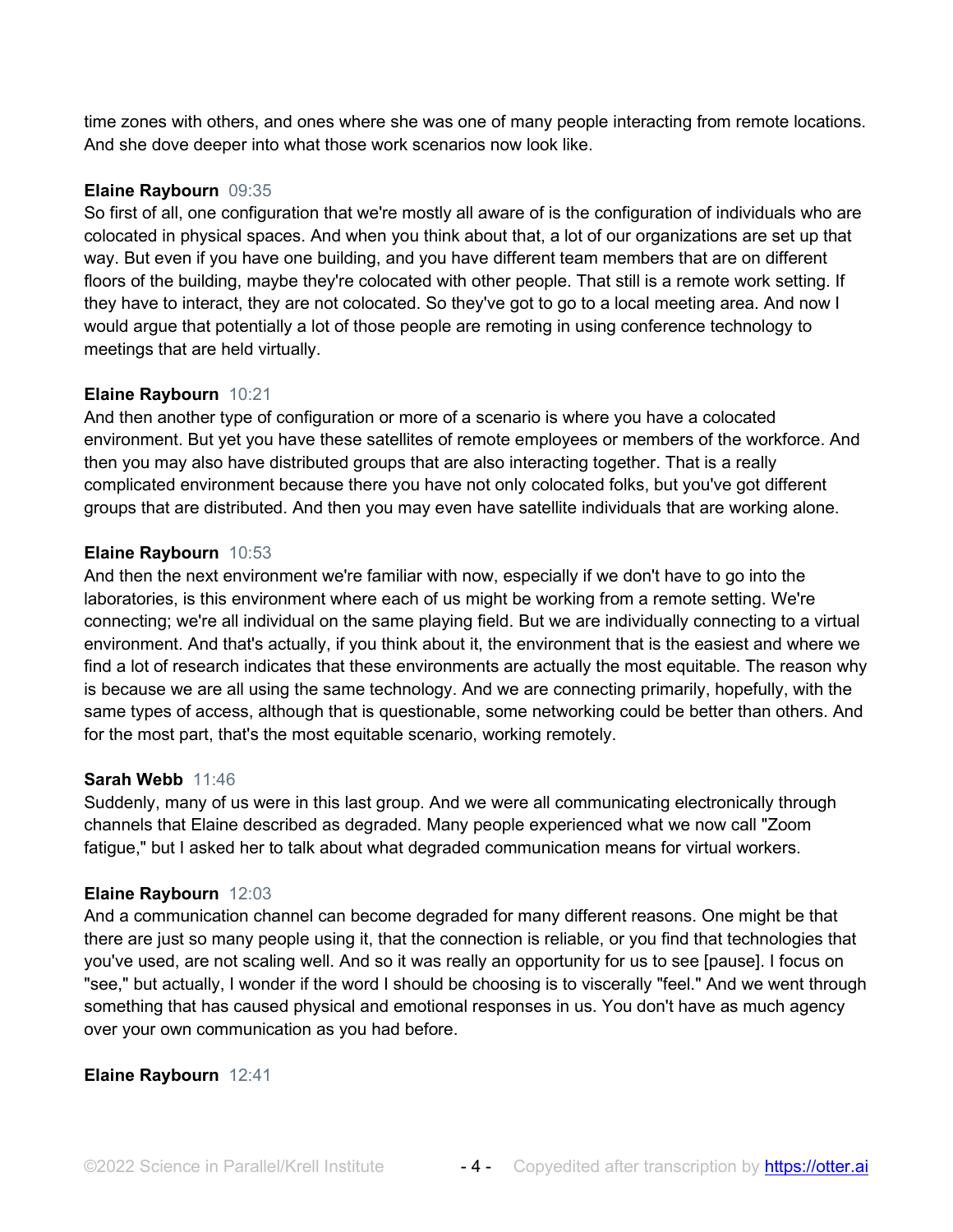So think about it: Before most of us had a very robust life in the sense that if you were online, you chose to be online. You used it because you either wanted to or it was helping you get something done. You also had your face-to-face communication channel. And it was that nice, healthy combination and balance that was great. And it also was a locus of control. It was we who decided when we would use these tools, but then when we were hit with the pandemic, suddenly it wasn't a choice anymore. That was the only way you could communicate. And by the way, everybody else was communicating that same way, too. Unless you've thought about it or used those tools before, I would imagine a lot of people may have felt lost in some sense, because it wasn't giving back the feeling. You know, when you communicate face to face, over 70% of our communication is nonverbal. And we get a lot from that interaction. And suddenly that was gone, and so that's also what was making it a degraded situation.

# **Elaine Raybourn** 13:00

And quite frankly, the influx of information was just hard for our brains to process. So it's just too much information in the same channel all at once. And we're using it for work now and for entertainment and for communicating with our family. All of you who may have heard people talk about Zoom fatigue and staring into the video cameras, it's really a phenomenon that we need to think about. On some levels. That is what was happening very commonly across the board was that loss of control. Basically, we didn't really know what to do when you think about it. The ways that we'd acted in the past, embodied communication really, that is face-to-face, relying on that embodiment is has sort of made us very lazy communicators. And when it's taken away, you realize, wow, I need to learn something new or that expectation I had that assumption I had going into this conversation I can no longer rely on that. Because now I have all this cognitive dissonance. What am I going to do?

## **Sarah Webb** 14:53

That communication conundrum force people to adapt. We had to grapple with it in some way. With the Exascale Computing Project this situation led to a panel series called Strategies for Working Remotely that Elaine has led and moderated since 2020.

#### **Elaine Raybourn** 15:09

The way we started actually was as an experiment, honestly. The first session was in April of 2020. And at that time I we were in this moment of cognitive dissonance. And we knew that everybody was having these feelings. And in our informal conversations, we were referring to it.

#### **Sarah Webb:** 15:33

The ECP's Software Technology Director, Mike Heroux, deputy director, Lois McInnis, and the training and productivity lead, Ashley Barker, organized a panel, so that people could learn about remote work strategies from others with many years of experience. Elaine was a speaker on that first panel.

#### **Elaine Raybourn** 15:53

And after that panel, I approached Mike and Lois and Ashley and mentioned to them all the things that I was noticing. In ECP we had a very good infrastructure for formal communication. And we had also very good training and learning experiences like formal webinars. And what I noticed was that what we were missing was an informal communication outlet. So the gap was really as a community: How do we incentivize this dialogue across organizations across institutions to really bring together ECP in a way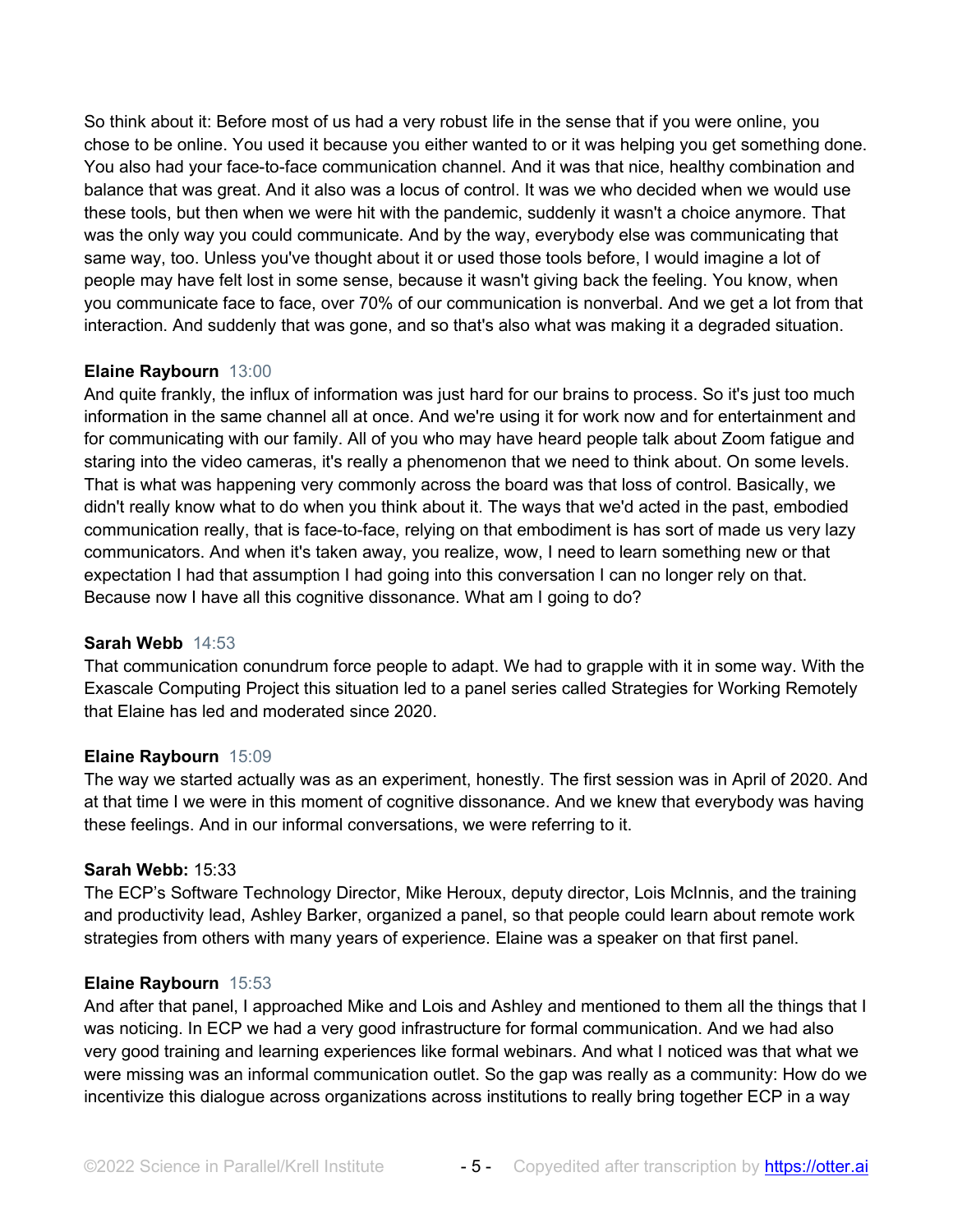that the face-to-face meetings used to do for us? So face-to-face meetings were not just a way to share key information or make key decisions. It was also a way to communicate informally, to network, to bond, to work on those relationships.

# **Elaine Raybourn** 16:55

That really was missing when we first started the pandemic. And so that's why we wanted to think about: How can we fill this gap? And so I went to Mike and Lois and Ashley and said, look, you know, I really think that what we really need here, especially because part of our charter as the IDEAS team. And IDEAS stands for interoperable design of extreme scale application software. Part of our charter was to work on team productivity. What better way to help the teams be more productive than to provide an outlet where we could have informal dialogue, where they could share stories where we could hear from individual scientists talking about how they got the science done but talking about this tacit information that normally doesn't get shared.

## **Sarah Webb** 17:46

They've held 13 panels so far that are all available online, you can find a link to them in the show notes. Elaine told me more about how they developed the topics and panels over time.

## **Elaine Raybourn** 17:58

We knew what goal we had. We knew we wanted to build this community. What I've been doing is employing, believe it or not, the simulation experience design methodology to develop the panels themselves. I use that actually when I'm thinking about how to facilitate the panel. But then in thinking about the topics, the approach that I've taken, I've tried very hard to be organic. And what's been important to me is that the panels be very timely, and that they really provide information that's useful at the right moment. I spend a lot of time doing a lot of research and a lot of looking at trends and trying to understand when there may be something that's going to come down the pike that will be a question that we're all trying to solve. And so then that's how the topic forms pretty organically that way.

#### **Elaine Raybourn** 18:52

And then with panelists we just leverage our networks, looking for panelists who we know would be amenable with this setting. Because since it's a live event, we're looking for panelists who have things they'd like to share, and who would be open to that particular environment. And so we've had many different topics, starting mostly with looking at individual resiliency skills. So that might be learning about how to set up your workspace or parenting under these conditions and caretaking. And then we moved on to teaming and mentorship and onboarding students and early career folks. And then from there, we've evolved to looking at organizational change and some of the hybrid approaches.

#### **Elaine Raybourn** 19:43

And the topic of creativity has also come up because creativity innovation are so important to so many organizations and that's been a real concern that we would not be able to maintain the level of innovation and creativity that we need to as national labs. So we basically talk about all the topics that are really currently on the minds of all of our scientists. And honestly, our panel, since it's open, really does draw a lot of people outside of the Exascale Computing Project to learn how we're dealing with it,